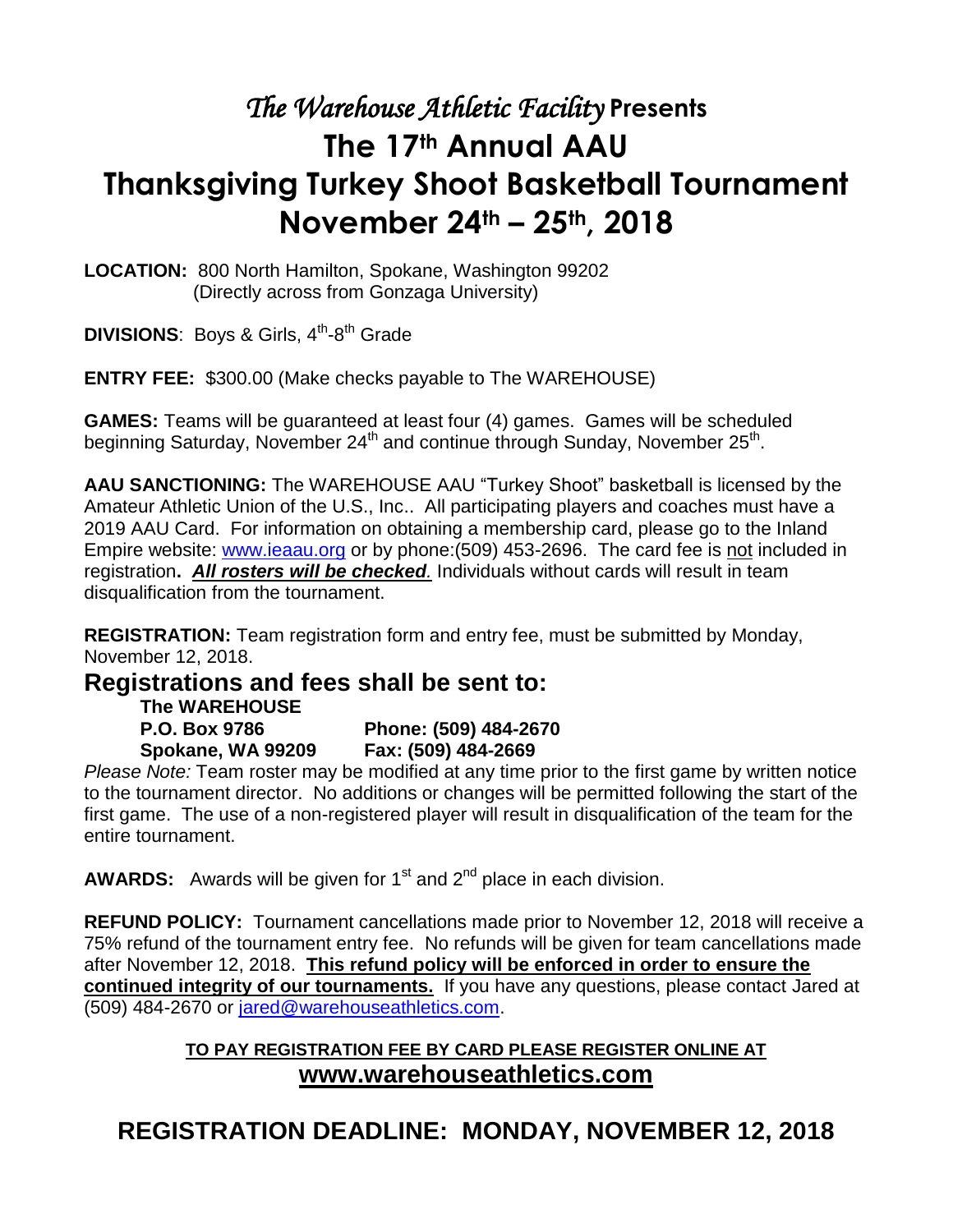|                                                                                                                                                                                                                                                                                                                        | The                                                                                                                                                                                                                                                                   |                         |                             |                                                                                                                                     |
|------------------------------------------------------------------------------------------------------------------------------------------------------------------------------------------------------------------------------------------------------------------------------------------------------------------------|-----------------------------------------------------------------------------------------------------------------------------------------------------------------------------------------------------------------------------------------------------------------------|-------------------------|-----------------------------|-------------------------------------------------------------------------------------------------------------------------------------|
|                                                                                                                                                                                                                                                                                                                        |                                                                                                                                                                                                                                                                       |                         |                             |                                                                                                                                     |
|                                                                                                                                                                                                                                                                                                                        | <b>Turkey Shoot 2018</b>                                                                                                                                                                                                                                              |                         |                             |                                                                                                                                     |
|                                                                                                                                                                                                                                                                                                                        | <b>Team Registration Form</b>                                                                                                                                                                                                                                         |                         |                             |                                                                                                                                     |
|                                                                                                                                                                                                                                                                                                                        | Registration Deadline: Received by November 12, 2018                                                                                                                                                                                                                  |                         |                             |                                                                                                                                     |
|                                                                                                                                                                                                                                                                                                                        | PLEASE PRINT CLEARLY                                                                                                                                                                                                                                                  |                         |                             |                                                                                                                                     |
|                                                                                                                                                                                                                                                                                                                        | Contact Person:<br>Address: Cell Phone: (Call Phone: City: City: City: City: City: City: City: City: City: City: Cell Phone: (Call Phone: City: Cell Phone: Cull Phone: Cull Phone: Cull Phone: Cull Phone: Cull Phone: Cull Pho                                      |                         |                             |                                                                                                                                     |
|                                                                                                                                                                                                                                                                                                                        |                                                                                                                                                                                                                                                                       |                         |                             |                                                                                                                                     |
|                                                                                                                                                                                                                                                                                                                        |                                                                                                                                                                                                                                                                       |                         |                             |                                                                                                                                     |
|                                                                                                                                                                                                                                                                                                                        |                                                                                                                                                                                                                                                                       |                         |                             |                                                                                                                                     |
|                                                                                                                                                                                                                                                                                                                        | $\begin{array}{r}\n\hline\n\text{Tean Name:}\n\end{array}$ \n <p>1.2013 AAC <math>\pi</math></p> \n <p>1.2013 AAC <math>\pi</math></p> \n <p>1.2013 AAC <math>\pi</math></p> \n <p>1.2014 A and 1.2015 AAC <math>\pi</math></p> \n <p>1.2018 AAC <math>\pi</math></p> |                         |                             |                                                                                                                                     |
|                                                                                                                                                                                                                                                                                                                        |                                                                                                                                                                                                                                                                       |                         |                             |                                                                                                                                     |
| <b>GIRLS</b>                                                                                                                                                                                                                                                                                                           | Division (check one):<br><b>BOYS</b>                                                                                                                                                                                                                                  |                         | S., Inc.                    | • This event is licensed by the Amateur Athletic Union of the U.                                                                    |
| $\frac{1}{4}$ <sup>th</sup> Grade Girls                                                                                                                                                                                                                                                                                | $\frac{4^{\text{th}}}{\text{Grade}}$ Boys                                                                                                                                                                                                                             |                         |                             | • All participants must have a current AAU membership.<br>• AAU membership may not be included as part of the entry fee             |
| 5 <sup>th</sup> Grade Girls                                                                                                                                                                                                                                                                                            | $\frac{1}{2}$ 5 <sup>th</sup> Grade Boys                                                                                                                                                                                                                              |                         | to the event.               | • AAU membership must be obtained before the competition                                                                            |
| 6 <sup>th</sup> Grade Girls<br>7 <sup>th</sup> Grade Girls                                                                                                                                                                                                                                                             |                                                                                                                                                                                                                                                                       |                         |                             | begins except where the event operator has a laptop available<br>with an internet connect. Participants are encouraged to visit the |
| $\overline{\phantom{a}}$ 8 <sup>th</sup> Grade Girls                                                                                                                                                                                                                                                                   | 6 <sup>th</sup> Grade Boys<br>7 <sup>th</sup> Grade Boys<br><u>2011</u> 8 <sup>th</sup> Grade Boys                                                                                                                                                                    |                         |                             | AAU web site www.aausports.org to obtain their membership.                                                                          |
|                                                                                                                                                                                                                                                                                                                        | All AAU registration numbers will be verified through your local Association.                                                                                                                                                                                         |                         |                             |                                                                                                                                     |
| <b>Player Name</b>                                                                                                                                                                                                                                                                                                     | School                                                                                                                                                                                                                                                                | 2019 AAU #              |                             |                                                                                                                                     |
| 1. $\frac{1}{2}$ $\frac{1}{2}$ $\frac{1}{2}$ $\frac{1}{2}$ $\frac{1}{2}$ $\frac{1}{2}$ $\frac{1}{2}$ $\frac{1}{2}$ $\frac{1}{2}$ $\frac{1}{2}$ $\frac{1}{2}$ $\frac{1}{2}$ $\frac{1}{2}$ $\frac{1}{2}$ $\frac{1}{2}$ $\frac{1}{2}$ $\frac{1}{2}$ $\frac{1}{2}$ $\frac{1}{2}$ $\frac{1}{2}$ $\frac{1}{2}$ $\frac{1}{2}$ |                                                                                                                                                                                                                                                                       |                         |                             |                                                                                                                                     |
|                                                                                                                                                                                                                                                                                                                        |                                                                                                                                                                                                                                                                       |                         |                             |                                                                                                                                     |
|                                                                                                                                                                                                                                                                                                                        |                                                                                                                                                                                                                                                                       |                         |                             |                                                                                                                                     |
|                                                                                                                                                                                                                                                                                                                        |                                                                                                                                                                                                                                                                       |                         |                             |                                                                                                                                     |
|                                                                                                                                                                                                                                                                                                                        |                                                                                                                                                                                                                                                                       |                         |                             |                                                                                                                                     |
|                                                                                                                                                                                                                                                                                                                        |                                                                                                                                                                                                                                                                       |                         |                             |                                                                                                                                     |
| 6. ______________________                                                                                                                                                                                                                                                                                              |                                                                                                                                                                                                                                                                       |                         |                             |                                                                                                                                     |
| 7.                                                                                                                                                                                                                                                                                                                     |                                                                                                                                                                                                                                                                       |                         |                             |                                                                                                                                     |
|                                                                                                                                                                                                                                                                                                                        |                                                                                                                                                                                                                                                                       |                         |                             |                                                                                                                                     |
| $9. \qquad \qquad 9. \qquad \qquad$                                                                                                                                                                                                                                                                                    |                                                                                                                                                                                                                                                                       |                         |                             |                                                                                                                                     |
| $10. \begin{tabular}{l} \hline \end{tabular}$                                                                                                                                                                                                                                                                          | <u> 1980 - Jan Samuel Barbara, margaret e</u>                                                                                                                                                                                                                         |                         |                             |                                                                                                                                     |
|                                                                                                                                                                                                                                                                                                                        |                                                                                                                                                                                                                                                                       |                         |                             |                                                                                                                                     |
|                                                                                                                                                                                                                                                                                                                        |                                                                                                                                                                                                                                                                       |                         |                             |                                                                                                                                     |
|                                                                                                                                                                                                                                                                                                                        | Teams will be accepted into the tournament on a first come-first served basis. Please note: teams are<br>considered FULLY registered when COMPLETE roster and entry fee have been received.                                                                           |                         |                             |                                                                                                                                     |
| <b>SEND REGISTRATIONS AND FEES TO:</b>                                                                                                                                                                                                                                                                                 |                                                                                                                                                                                                                                                                       | <b>Registration Fee</b> | <b>Registration Payment</b> | \$300.00                                                                                                                            |
| <b>The WAREHOUSE</b>                                                                                                                                                                                                                                                                                                   |                                                                                                                                                                                                                                                                       |                         |                             |                                                                                                                                     |
| P.O Box 9786<br>Spokane, WA 99209                                                                                                                                                                                                                                                                                      |                                                                                                                                                                                                                                                                       | <b>Total Enclosed</b>   |                             | $\sim$                                                                                                                              |
| Phone: (509) 484-2670<br>Fax: (509) 484-2669                                                                                                                                                                                                                                                                           | <b>Payment By:</b> ___Check ___Money Order __CASH                                                                                                                                                                                                                     |                         |                             |                                                                                                                                     |
|                                                                                                                                                                                                                                                                                                                        | TO PAY REGISTRATION FEE BY CARD PLEASE REGISTER ONLINE AT                                                                                                                                                                                                             |                         |                             |                                                                                                                                     |